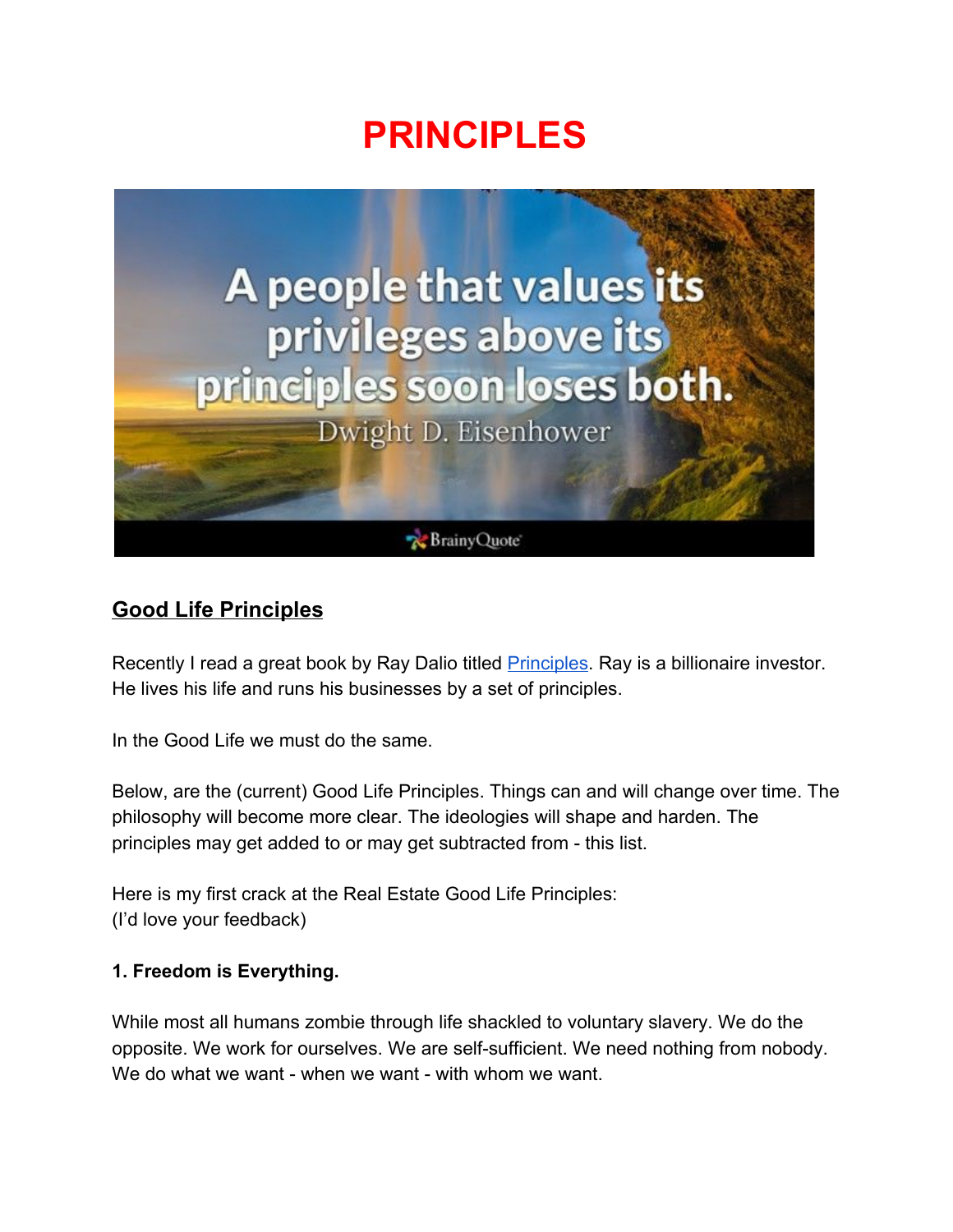# **2. We are in focused pursuit of personal greatness.**

Inside each of us is greatness. Greatness defined only by us. We can only fulfill this greatness through acknowledging its existence and in its pursuit.

# **3. Life-Time is more important than money.**

In life, we are born and then we die. In between is time. Life-Time. That time is finite. Money is infinite. First we trade time for money. And then, we trade money for time.

# **4. Without Health: freedom, time, and money means very little.**

Our goal is to live a long, active, cognitive, and healthy life. We eat right most of the time. We exercise regularly. We drink in moderation.

# **5. Cashflow is King!**

Building passive and semi-passive income streams in excess of our living expenses is a requirement for freedom and the good life.

# **6. We become and then live debt-free.**

In our country it is now acceptable to zombie through life a slave to the creditor. In the Good Life we vanquish debt and live free from debt's whip relentlessly thrashing at our backs.

# **7. We have nice things but nice things do not have us.**

We do not buy material objects exclusively to impress others. Look around at all the baloney going on in the life of the average American adult. Driving fancy cars, wearing expensive watches and clothing, and living paycheck to paycheck or worse. Not us.

# **8. We work daily to silence the noise.**

The noise in our heads (the Monster), the noise of the media, the noise from our critics all must be silenced.

# **9. We learn from every mistake.**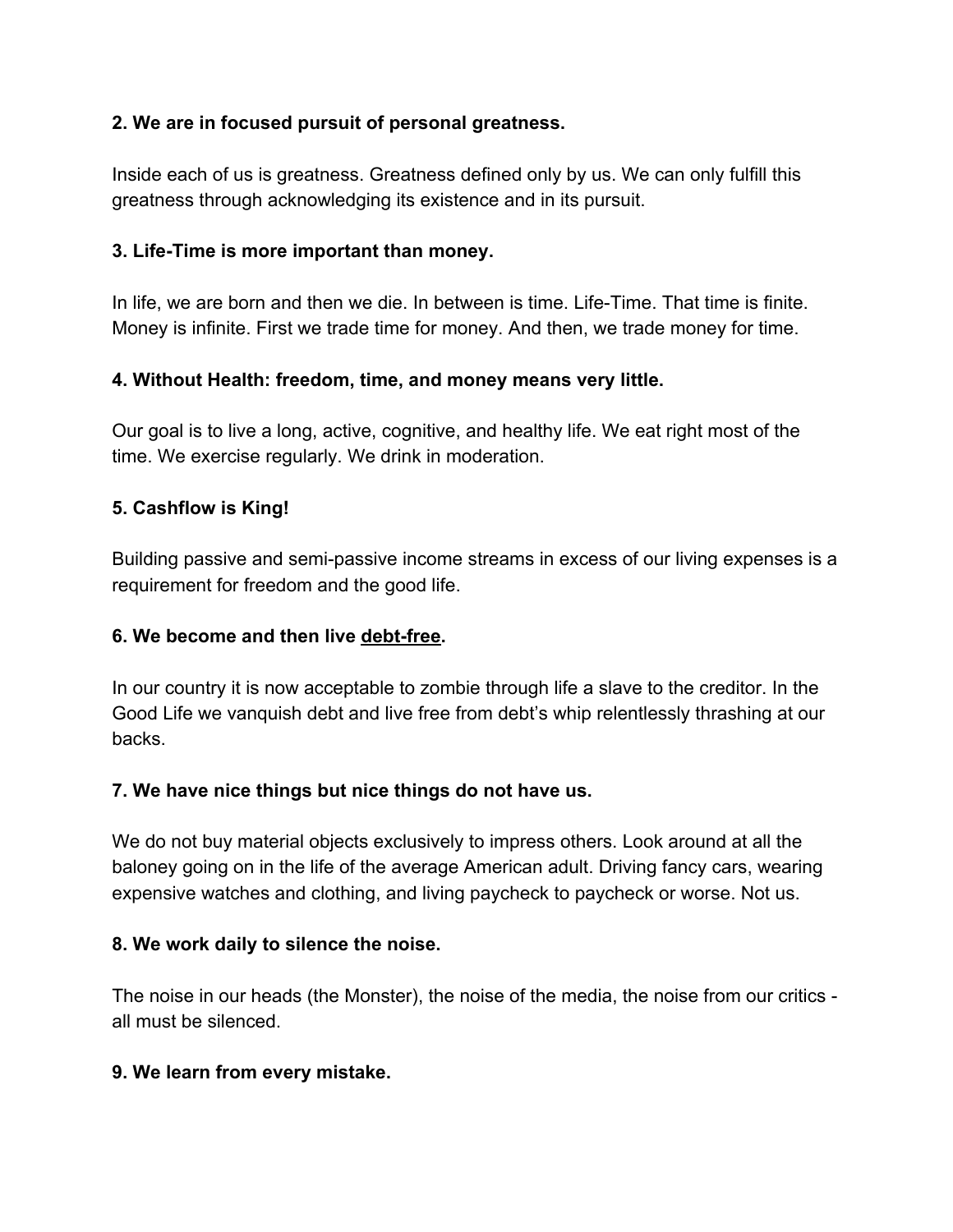In order to learn from mistakes we must be willing to make mistakes. In order to make mistakes we must be attempting something new, extraordinary, or risky. We step out of our comfort zones and try. We fall down seven times and get up eight.

# **10. Self-Awareness is our Super-Power.**

There is nothing more real than self-awareness. Most lack it, uncomfortably so. We possess it. Looking in the mirror - directly into our own eyes - we recognize that anything is possible.

# **11. In life you can have Anything you want - but you cannot have everything.**

We understand this concept and it drives us towards our goals. We can six pack abs but we cannot have donuts every day. We can become debt-free but we cannot spend more money than we have - aka credit.

# **12. We are constantly moving towards our goals.**

Every single day we are doing something in direct alignment with achieving one of our Good Life goals. Eyes, attention, focus on the prize.

# **13. We understand that our potential nearly limitless.**

If someone can do it. We can do it. If someone can live debt-free - we can live debt-free. If someone can create financial freedom - we can create financial freedom. If someone can live the Good Life. We can and will live the Good Life.

# **14. We play the long game with money, success, happiness, love, and karma.**

Consistency over time wins every time. We are not interested in get rich quick schemes. We are not interested in being a one hit wonder. We are not interested in one night stands and scandalous love affairs. We are faithful, loyal, and trustworthy. We do the right thing - even when no one is looking.

# **15. It is not us versus the world. It is us versus us.**

Pointing fingers at people and circumstances is an easy path to excuses. The only real fight we have is with ourselves. Recognizing and then vanquishing the "Monster" is required. This is not a one-time event. This is a daily event.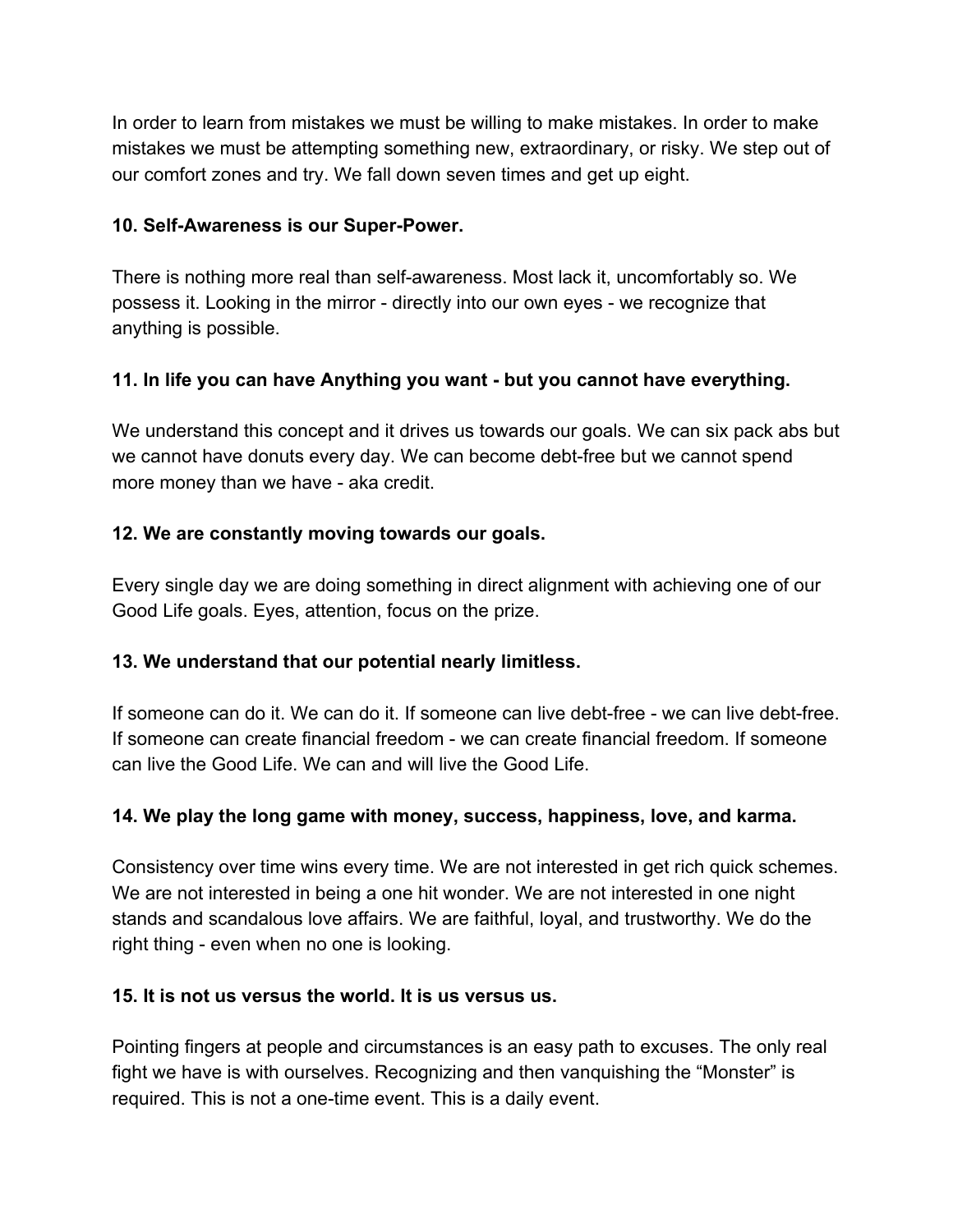# **16. We work to galvanize our autonomy.**

Autonomy: freedom from outside influence. Autonomy is required for the Good Life.

#### **17. We recognize that happiness is not a destination.**

Happiness is not a destination where arrival allows for celebration. Happiness is a choice that must be made each and every day. Understanding that happiness is not a constant is empowering.

#### **18. The Journey is the destination.**

There are two young fish swimming along and they happen to meet an older fish swimming the other direction. The older fish nods and says, "Morning, boys. How's the water?"

The young fish say hello and continue swimming. Soon after, one young fish looks at the other and asks, "What the heck is water?"

This is water. The journey is water. Life is water.

# **19. Hard Now Easy Later.**

We do the hard now so that later it is easy. We do now what others will not so that later we can live like others cannot. Abs or donuts?

# **20. What is the best way to live?**

Socrates asked this question of everyone he met back in ancient Greece. We ask this question to ourselves, every day.

#### **21. Get Rich First.**

We get rich first. We do not look rich first.

#### **22. We attack our addictions.**